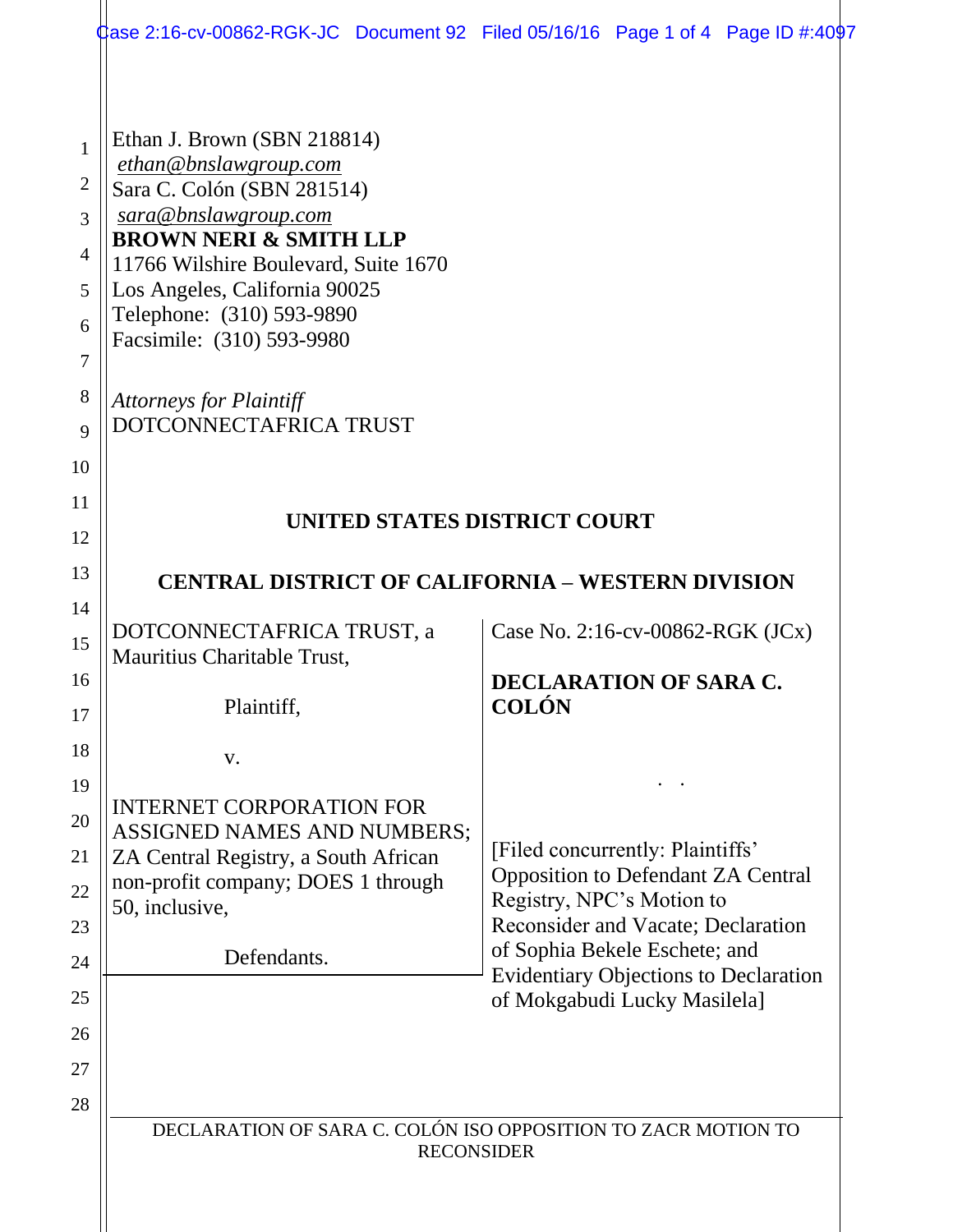## **DECLARATION OF SARA C. COLÓN**

I, Sara C. Colón, declare as follows:

1. I am a partner at the law firm of Brown Neri & Smith, LLP and licensed to practice law in California and before this court. I am counsel of record for Plaintiff DOTCONNECTAFRICA Trust ("DCA"). I make this declaration in support of DCA's Reply In Support of Motion for Preliminary Injunction. I have personal knowledge of the facts set forth below, and if called as a witness, I could and would competently testify thereto.

2. Attached hereto as **Exhibit 1** is a true and correct copy of Contract SA 1301-12-CN-0035 as I obtained it [from https://www.ntia.doc.gov/](https://www.ntia.doc.gov/files/ntia%0b/publications/sf_26_pg_1-2-final_award_and_sacs.pdf) [files/ntia /publications/sf\\_26\\_pg\\_1-2-final\\_award\\_and](https://www.ntia.doc.gov/files/ntia%0b/publications/sf_26_pg_1-2-final_award_and_sacs.pdf)\_sacs.pdf.

3. Attached hereto as **Exhibit 2** is a true and correct copy of ICANN's press release "Plan to Transition Stewardship of Key Internet Functions Sent to the U.S. Government" as I obtained it from [https://www.icann.org/news/ a](https://www.icann.org/news/%0bannouncement-2016-03-10-en)nnouncement-2016-03-10-en.

4. Attached hereto as **Exhibit 3** is a true and correct copy of the Internal Review Panel's ("IRP") Decision on Interim Measures of Protection as I obtained it from https://www.icann.org/en/system/files/files/decision-interimmeasures-of-protection-12may14-en.pdf.

5. DCA's application for a temporary restraining order and motion for preliminary injunction contained arguments that were almost identical.

6. Attached hereto as **Exhibit 4** is a true and correct copy of my March 8, 2016 email to Lucky Masilela attaching numerous filings in the case including DCA's motion for preliminary injunction, DCA's application for a temporary restraining order, ICANN's opposition to the temporary restraining order and the first amended complaint.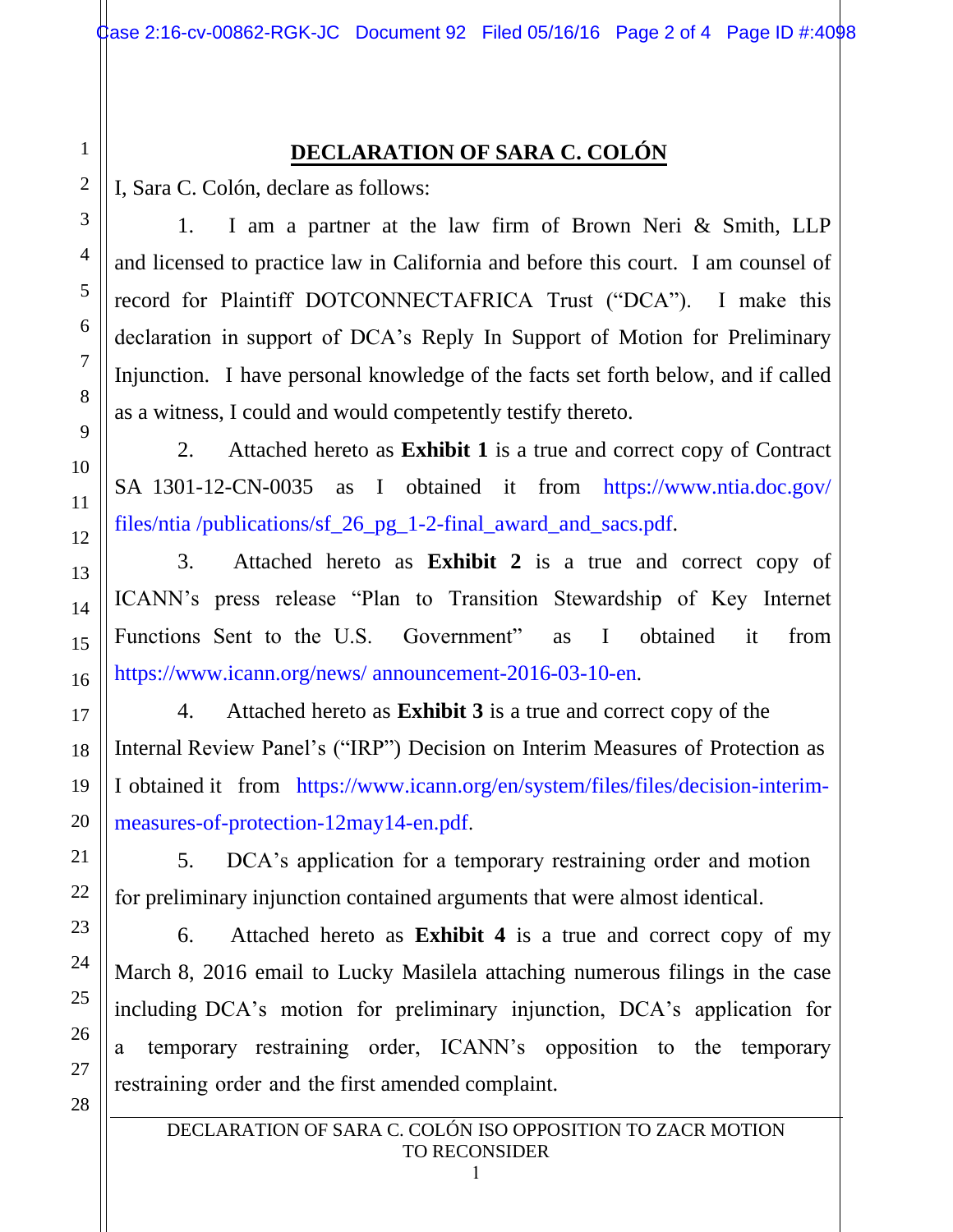7. I did not receive a response from Mr. Masilela to my email.

8. Attached hereto as **Exhibit 5** is a true and correct copy of the email chain between myself and counsel for ZACR beginning on April 1, 2016.

I declare under penalty of perjury under the laws of the State of California and the laws of the United States that the foregoing is true and correct.

Executed on this 16th day of May 2016, at Los Angeles, California.

/s/ Sara C. Colón Sara C. Colón